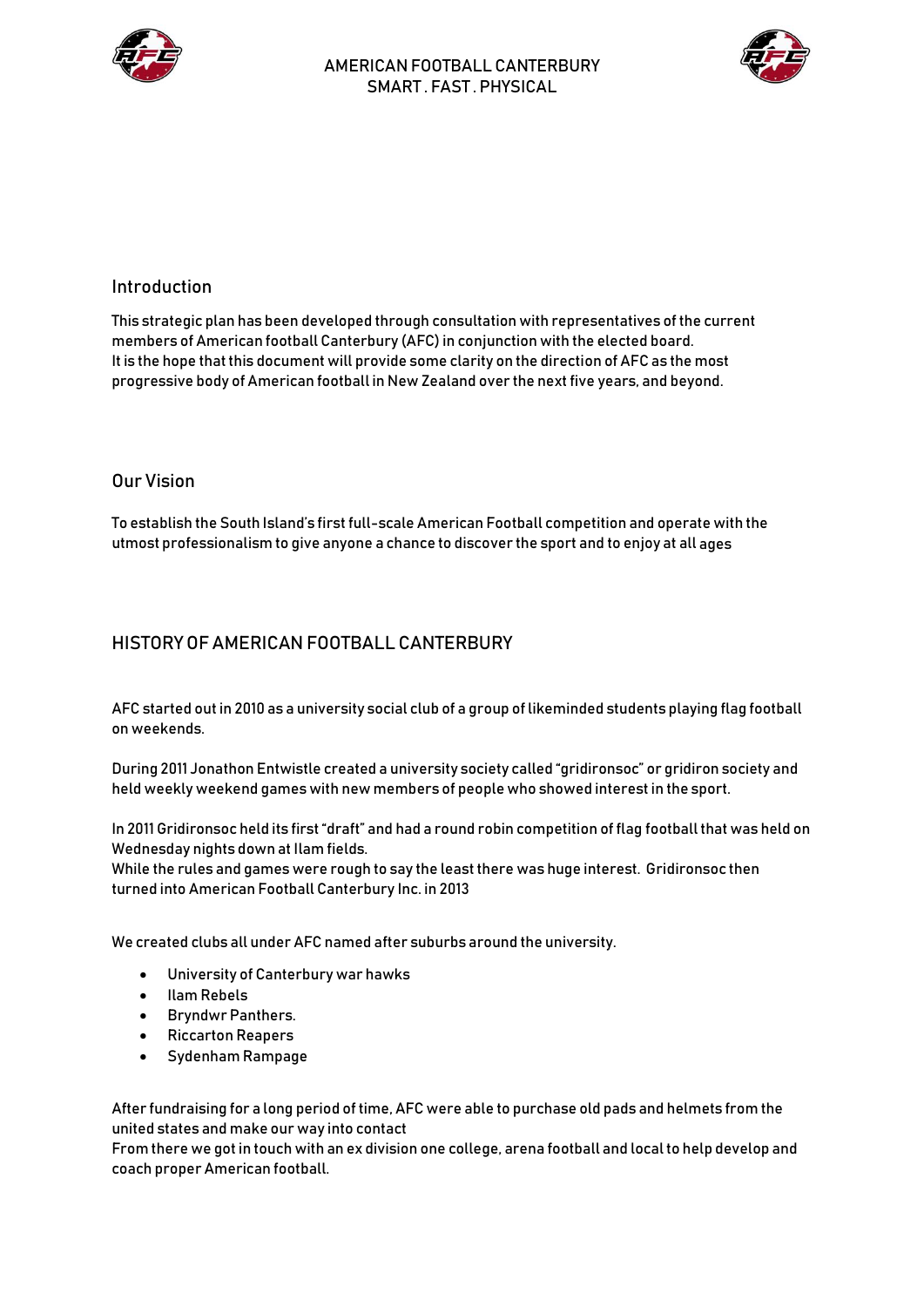

### AMERICAN FOOTBALL CANTERBURY SMART . FAST . PHYSICAL



From more experienced advice and guidance rather than play 11-man football and be overwhelmed with the subtle nuances of the game, we turned to 7-man and 5-man football.

Both version focus on developing players skills and knowledge so that they can play any version of the game and be able to play.

The game of 5's and 7's is more exciting, with games lasting an hour, and are filled with a lot more action and high scoring games.

We were able to produce in our short time two players who played overseas, one who played in Australia and semi-professionally in German in the German football League. And another who moved to the United States to play collegiate level football and was able to beat many Americans at their own sport, coming home with a NJCCA title for Minnesota, and also played in a bowl game, something many never get to do.

In 2014 AFC then created three teams using the original teams within the AFC program. War hawks, Rebels and Panthers (renamed to Wolfpack).

These three team were able to all train together, coach up new players and reinforce technique and skills in the players. We then split up into our respective teams and play a 7-game round robin tournament.

The growth from how we run the program has allowed AFC to create and produce a flag football program for boys and girls under the age of 13 to play and learn the game.

AFC has created a flag football competition the likes has never been seen in New Zealand and has been meet with resounding success and has grown from 20 students to over 100 in a year. And because of limited resources we have had to turn down players something we hated having to do.

The program we are developing has produced something that doesn't exist in football in New Zealand but has created a feeder program from juniors to seniors.

American Football Canterbury is part of the New Zealand football Federation. AFC currently has over 100 active players in the Christchurch greater region. Over 200 participants annually and a support base of over 1000

We plan to grow on this success and produce talented players that can produce not only in New Zealand but internationally.

The future is bright for American football Canterbury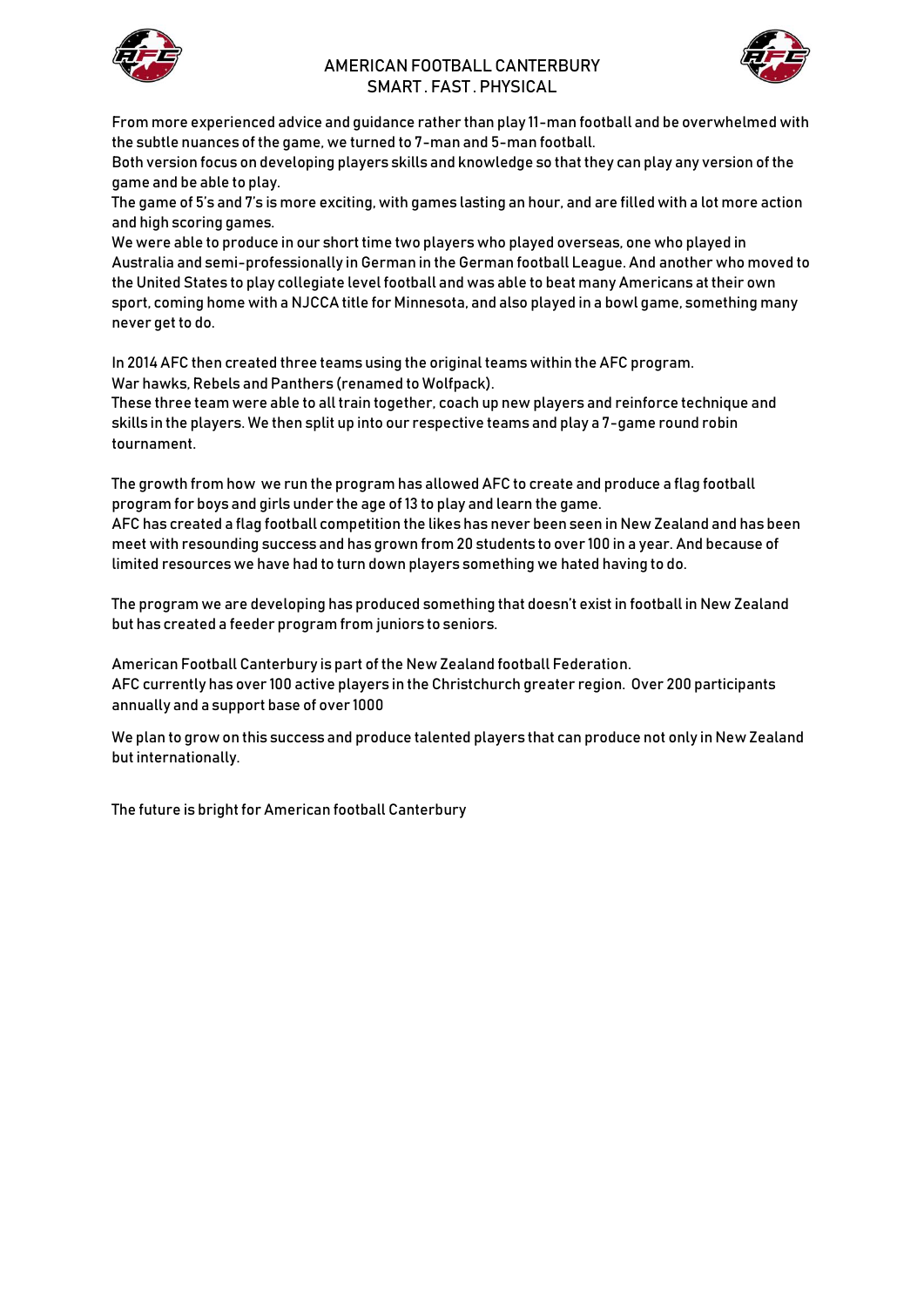



## Our Mission

To provide a strong inclusive framework for the development and growth of American football in Canterbury and the surrounding regions.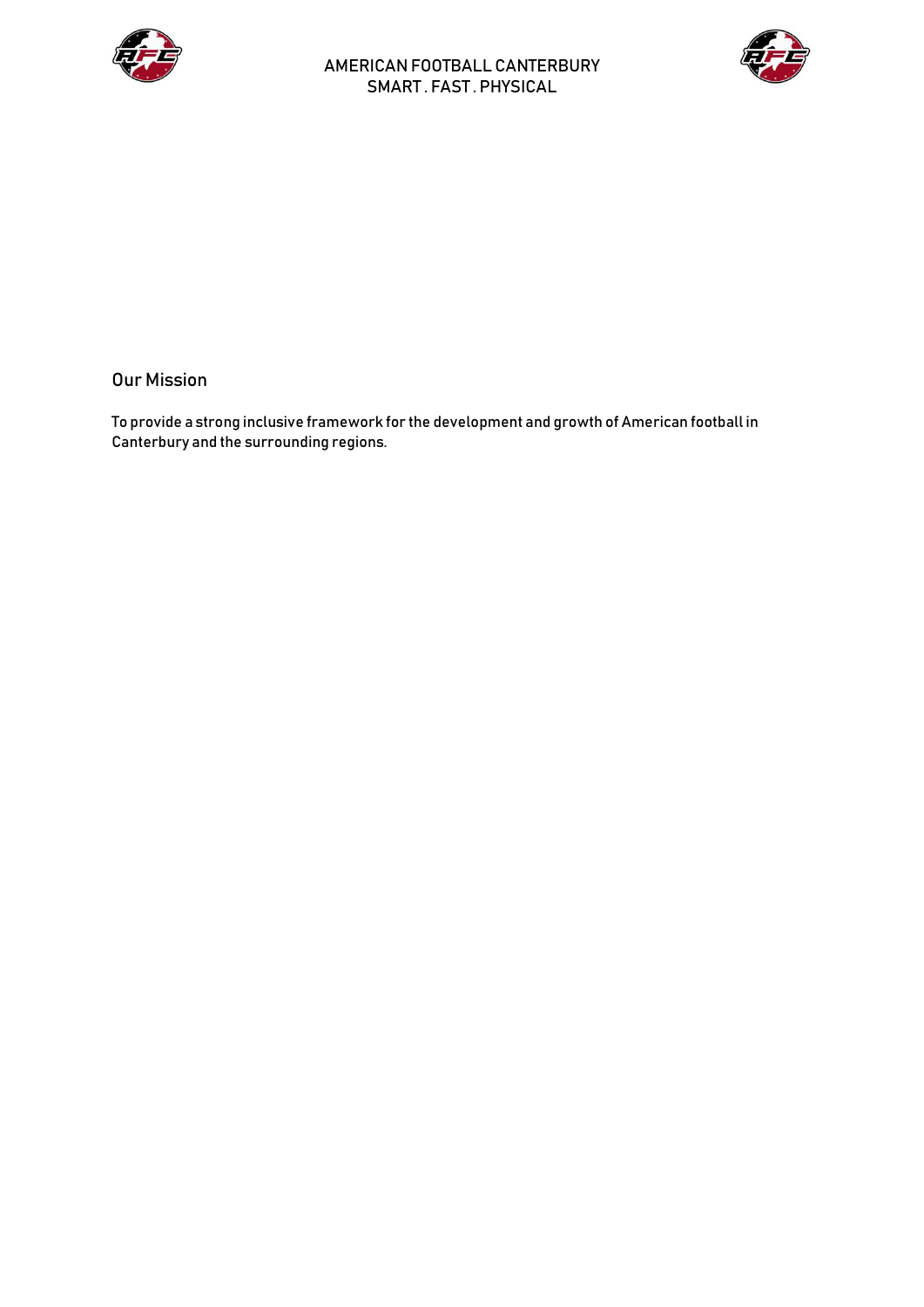



# Pillar One - Communication

We will provide robust communication channels to engage our members and other stakeholders. We will promote our great sport to all people so that the presence of American Football is known across the South Island.

### KEY STRATERGIES

- Engaged membership base through transparent communication
- Increased communication with external stakeholders such as the national body, government agencies, sponsors, and the community.
- Resources allocated to the active promotion of American football in Canterbury
- Digital rebranding and asset consolidation
- Transparency through correct and reliable communication channels

- Financial allocation to advertising in yearly budgets
- Engage an external partner to assist in the branding of American football Canterbury and the consolidation of digital assets
- Regular reporting accessible to all member and the public
- Member survey results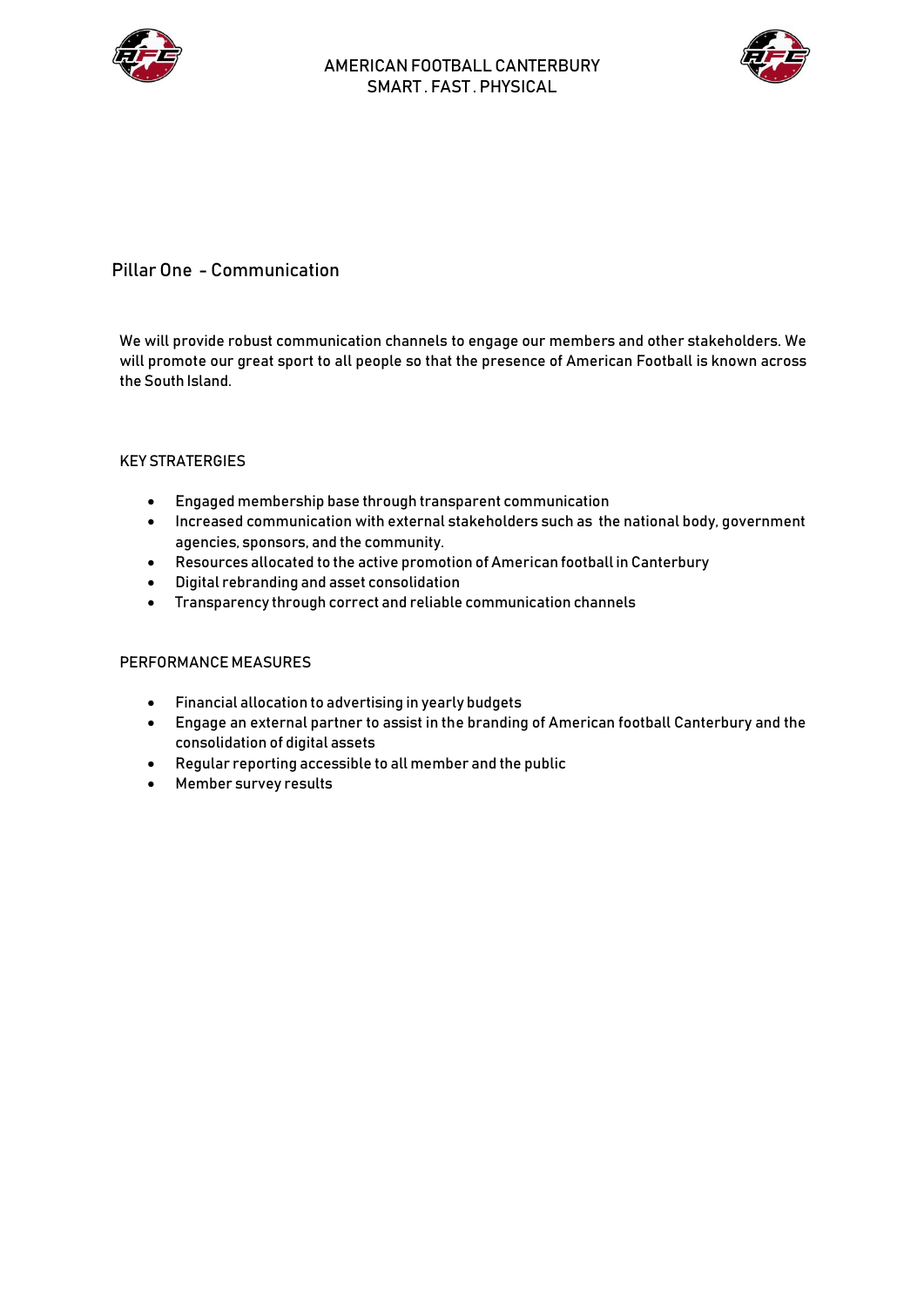



# Pillar Two - Development

We will support and deliver modern coaching and officiating development systems to give our members the best quality of training available for the sport. We will continue to build on our programs, developing a nationally recognised framework which will give access to our sport from early ages through to elite national representation for both male and female participants.

### KEY STRATERGIES

- Develop and implement a modern coaching accreditation process in conjunction with USA football
- Allocate resources to develop officials across the region.
- Making American football accessible to a wider demographic by developing the variations of the game ( Youth, Open gender, flag football)
- Supporting current leagues and clubs so that they can offer more programs to prospective members.
- Creating a framework which encourages members to stay actively involved in American football after they stop playing.

- Coaching accreditation framework rollout
- Investment in NZGOA officiation programs
- The development of programs which appeal to all age groups from young children through to senior adults
- Providing leagues and clubs with tools to administer flag, youth, junior and senior programs
- Creating attractive opportunities for those who wish to get involved in a non-player capacity
- 500 playing members by 2022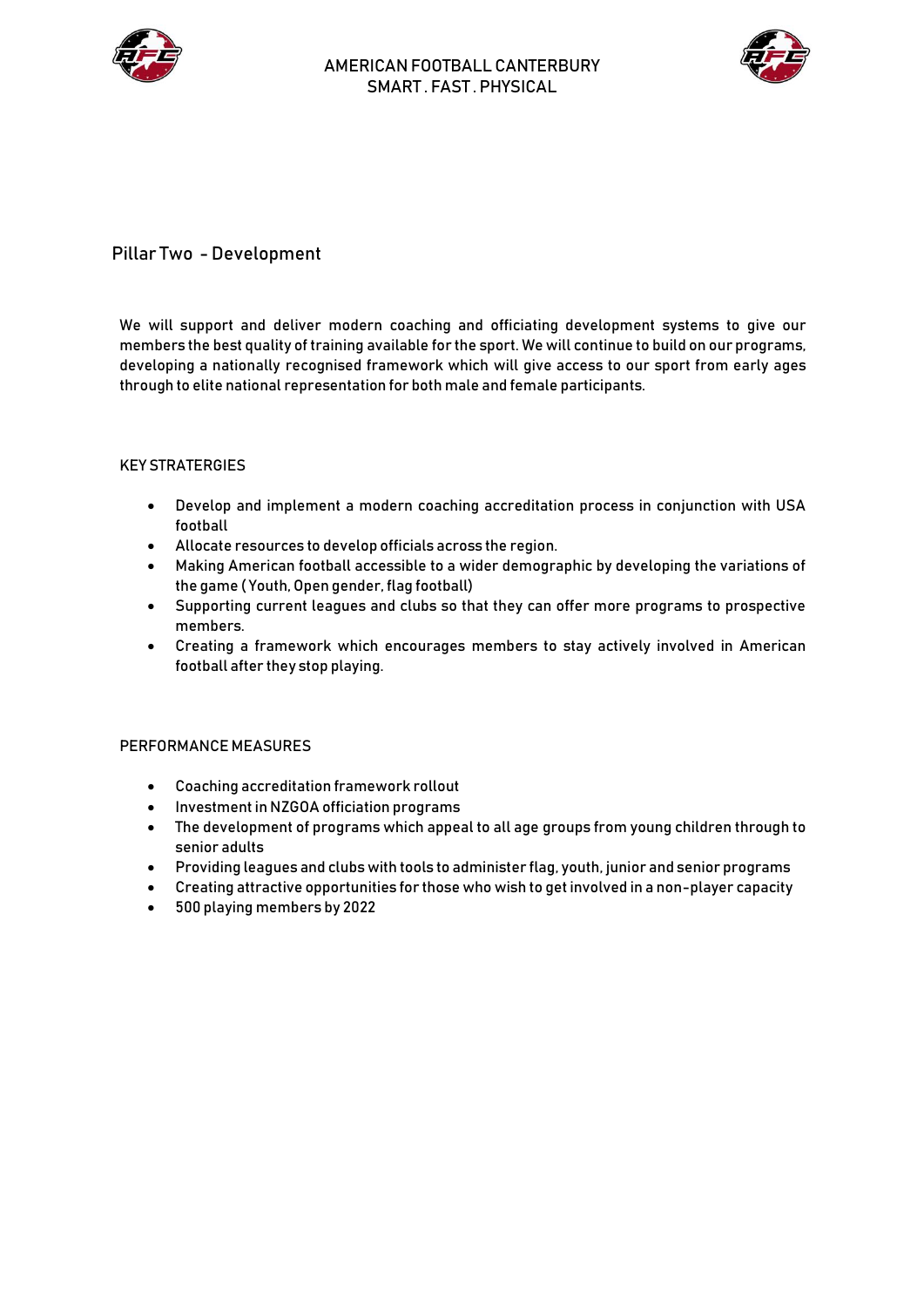



## Pillar Three - Governance

We will promote robust governance practices at club, regional and at a national level through education and policy development. We will ensure that our sport reaches the specifications set out buy the New Zealand American Football Federation, Sporting New Zealand and Sports Canterbury, so that our sport may receive funding and recognition .

### KEY STRATERGIES

- Review and update of American football Canterbury Policies
- Shared financial outcomes and aligned financial systems that allow a whole of sport financial overview to support transparency, viability and sustainability
- Systems that allow for the creation of an overarching commercial framework in the future
- Moving towards an administrative business model

- Review of American Football Canterbury Policy's
- Transparency with all members
- Meet the obligations of New Zealand sporting groups to achieve full recognition and build together towards further funding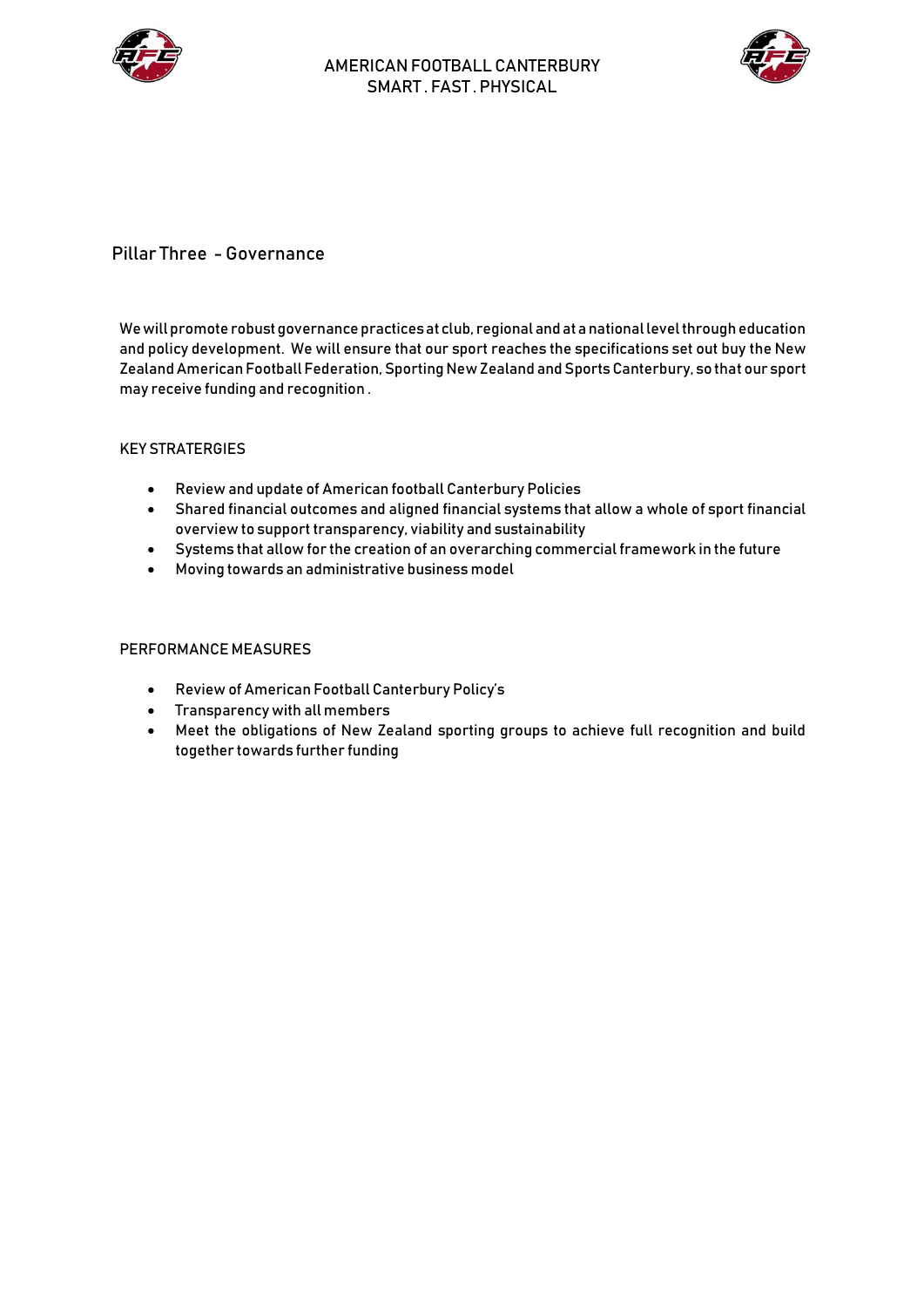



# Pillar Four - Player Pathways

### We will continue to facilitate and improve our elite pathway opportunities for our members by providing access to national tournaments and development opportunities.

### KEY STRATERGIES

- Deliver elite coaching exposure to the players doorstep through a remodelled program
- Ensure quality regional tournament are delivered
- Formation of elite player register

- Increased participation and gameplay at Tournaments and competitions
- Successful hosting of a national coaching conference
- "Redbax Reach" program ( Junior and Senior) 2020 2023
- DFL 2022
- Junior Nationals